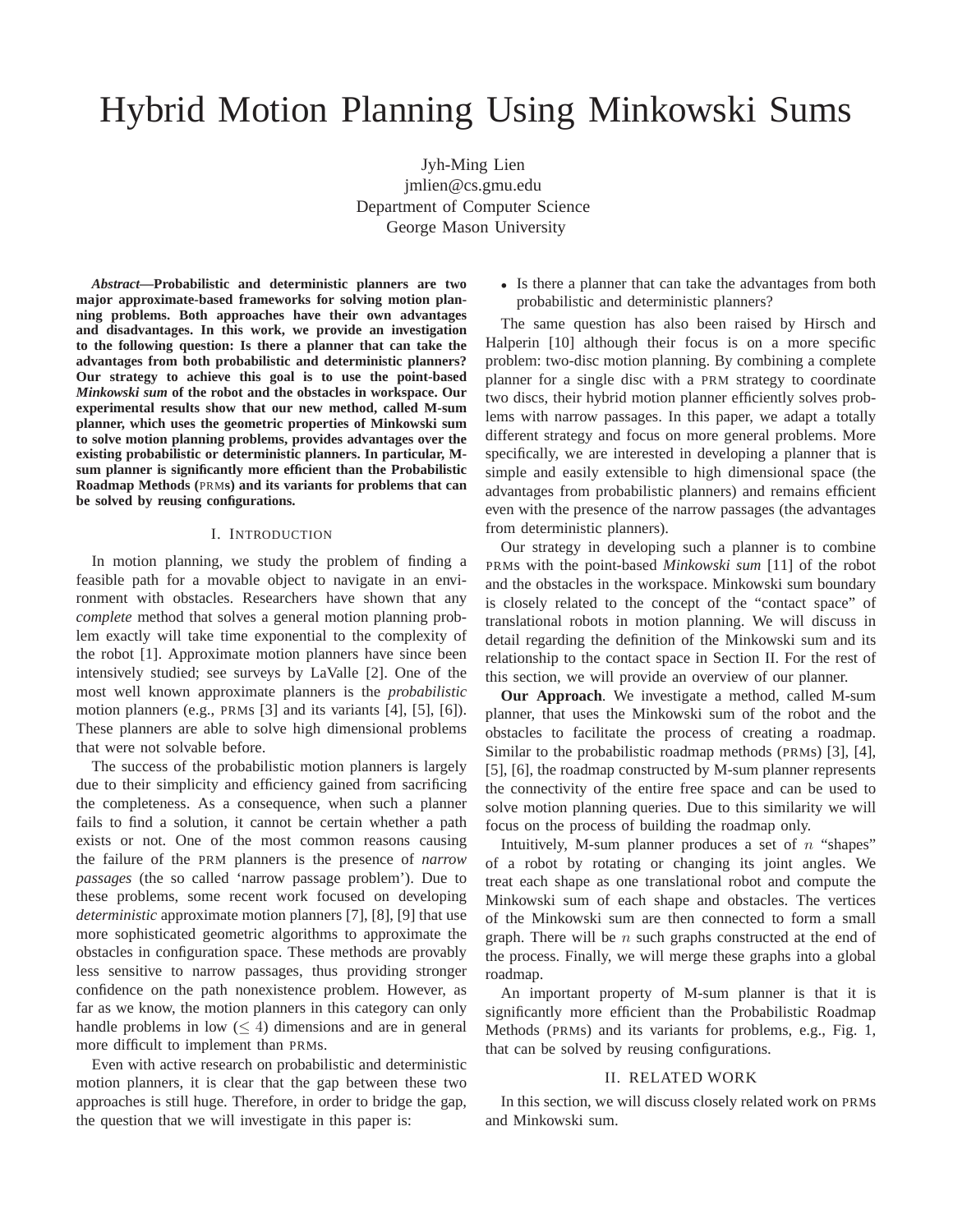

Fig. 1. A motion planning problem that can be solved more efficiently by M-sum planner. The workspace is composed of five parallel walls with horizontal and vertical windows. M-sum planner takes advantage of

## *A. Probabilistic Roadmap Methods*

Probabilistic roadmap methods (PRMs) generally operate as follows (see, e.g., [3]). During a preprocessing phase, a set of configurations in the free space is generated by sampling configurations at random and retaining those that are valid. These nodes are then connected to create a roadmap by inserting edges between nodes if they can be connected by a simple and fast local planning method. This roadmap is then queried by first connecting the given start and goal configurations to the roadmap and then searching for a path in the roadmap connecting them.

An important shortcoming of PRMs is their poor performance on problems requiring paths that pass through narrow passages in the free space. This is a direct consequence of how the nodes are sampled. For example, using the traditional uniform sampling [3], any corridor of sufficiently small volume is unlikely to contain any sampled nodes whatsoever.

Effort has been made to modify the sampling strategy to increase the number of nodes sampled in narrow corridors. Intuitively, such narrow corridors may be characterized by their large surface area to volume ratio. For example, in [4], [12], nodes are sampled from the contact space, the set of configurations for which the robot is in contact with an obstacle. In [5], the sampling strategy samples pairs of nearby configurations that are separated by a Gaussian distance  $d$ . If one configuration is free and the other is in collision, then the free configuration is added to the roadmap. Otherwise, both configurations are discarded. The Gaussian sampler generates a higher density of nodes near C-obstacle boundaries. Following a similar strategy, the bridge test approach [6] samples two in-collision configurations separated by a Gaussian distance  $d$ and keeps their midpoint if it is free. In [13], preliminary configurations are generated by allowing the robot to penetrate the obstacles by a small amount. The areas near these nodes are then re-sampled to find nearby collision-free configurations. Work has also been proposed to address the narrow passage problem by analyzing the *workspace* properties. However, most of the work using this strategy [14], [15], [16] only focused on properties of the obstacles. On the contrary, our method considers both the robot and the obstacles.

# *B. Hybrid Motion Planners*

Recently, several hybrid motion planners have been proposed [17], [18], [19], [20]. All these *meta-planners* focus on combining different PRMs using machine learning or statistics collected during sampling to discover when and where to apply certain sampling strategies.

Few hybrid methods attempt to combine deterministic and probabilistic planning strategies. Hirsch and Halperin's hybrid planner [10] studied two-disc motion planning. Zhang et al. [9] combines adaptive cell decomposition with PRMs but can only handle problems up to 4 DOF. Another 'hybrid' planner that connects 'slices' of configuration space into a global roadmap has also been discussed in the book by de Berg et al. [21, pp. 283–287] and by Lamiraux and Kavraki [22]. Each slice is computed by a complete planner for 2D translational robot using cell decomposition. Two slices are connected if the subdivisions from both slices overlaps. Unlike these methods that are limited in specific problems or in low dimensional space  $(\leq 4)$ , our hybrid method can handle high dimensional problems.

#### *C. Minkowski Sum*

The Minkowski sum of two sets P and Q in  $\mathbb{R}^d$  is defined as:

$$
P \oplus Q = \{ p + q \mid p \in P, q \in Q \}. \tag{1}
$$

Typically, P and Q represent polygons in  $\mathbb{R}^2$  or polyhedra in  $\mathbb{R}^3$ . Minkowski sum boundary is closely related to the concept of "contact space." Every point in the contact space represents a configuration that places the robot in contact with (but without colliding with) the obstacles. Given a translational robot  $P$  and obstacles  $Q$ , the contact space of  $P$  and  $Q$  can be represented as  $\partial((-P) \oplus Q)$ , where  $-P = \{-p \mid p \in P\}$ . In other words, if a point  $x$  is on the boundary of the Minkowski sum of two polyhedra  $P$  and  $Q$ , then the following condition must be true:

$$
(-P^{\circ} + x) \cap Q^{\circ} = \emptyset , \qquad (2)
$$

where  $Q^{\circ}$  is the open set of Q and  $P + x$  denotes translating  $P$  to  $x$ .

Many methods have been proposed to compute Minkowski sum (see surveys in [23], [24], [25]). Ghosh [23] proposed a unified approach to handle 2-d or 3-d convex and non-convex objects by introducing negative shape and slope diagram representation. Slope diagram is closely related to *Gaussian map*, which has been used to implement very efficient Minkowski sum computation of convex objects by Fogel and Halperin [25]. Several other methods have been proposed to handle convex objects. Guibas and Seidel [26] proposed an output sensitive method to compute convolution curves, a super-set of the Minkowski sum boundaries. Kaul and Rossignac [27] proposed a linear time method to generate a set of Minkowski sum facets. Output sensitive methods that compute the Minkowski sum of polytopes in d-dimension have also been proposed by Gritzmann and Sturmfels [28] and Fukuda [29].

Because computing the Minkowski sum of convex polyhedra is easier, most methods that compute the Minkowski sum of non-convex polyhedra first compute the convex decomposition and then compute the union of the Minkowski sums of the convex components [30], [24]. Unfortunately, neither the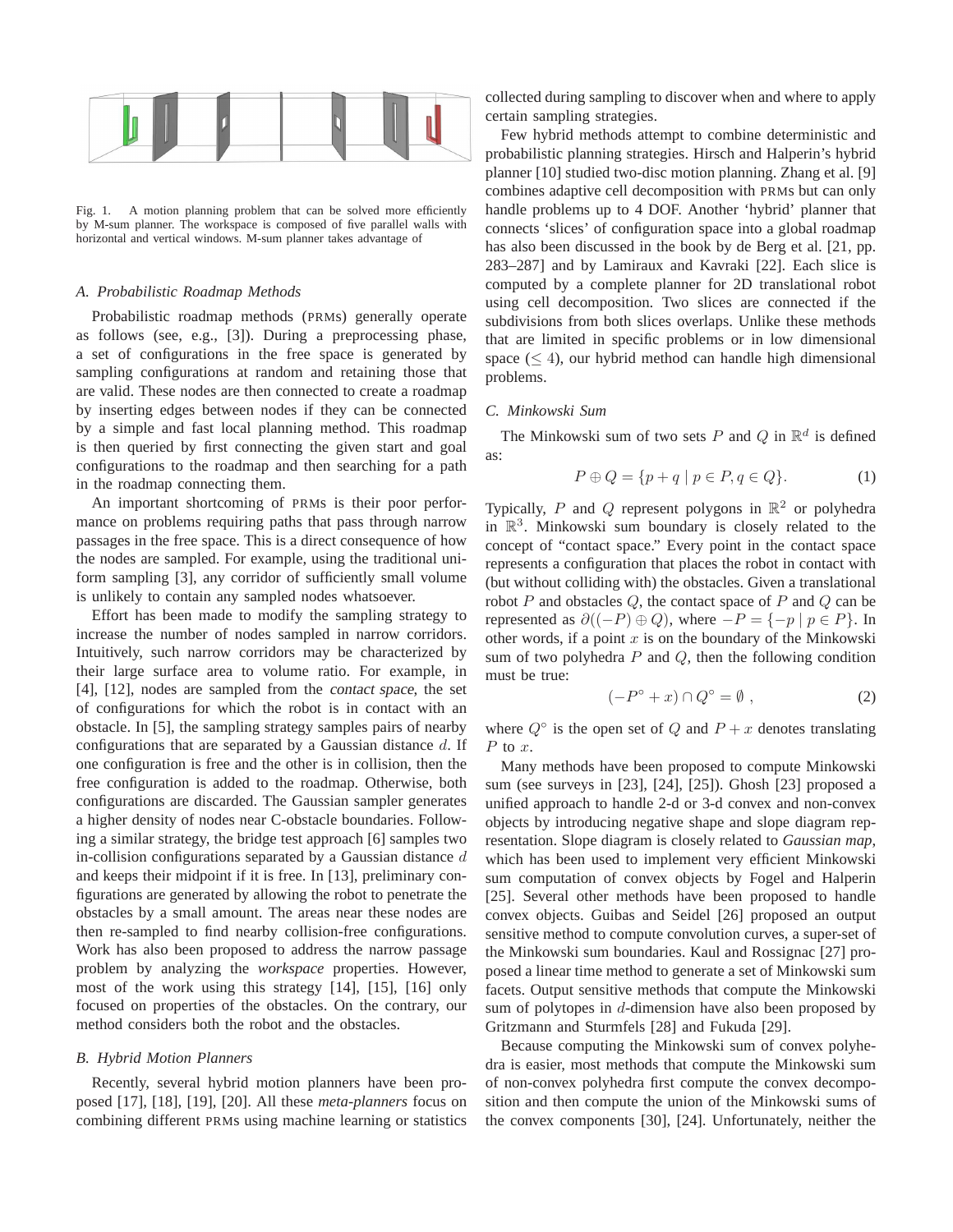convex decomposition nor the union of the Minkowski sums is trivial.

Peternell et al. [31] proposed a method to compute the Minkowski sum using points densely sampled from the solids, and compute local quadratic approximations of these points. However, their method only identifies the outer boundary of the Minkowski sum, i.e., no hole boundaries. This can be a serious problem in particular for motion planning. In this paper, we use the point-based Minkowski sum proposed by Lien [11] that does not have the undesirable issues above.

#### III. PRELIMINARY & OVERVIEW

In this section, we define notations that we will use throughout this paper. We will also give a more detailed overview of our method (M-sum planner) to end this section.

**Separating translational and rotational motions**. Given a configuration  $C$ , we separate the configuration into two components: Translational and rotational configurations. We represent the configuration as  $C = \{T_C \times R_C\}$ , where  $T_C$  and  $R_C$  represents the translational and rotational components of the configuration  $C$ , respectively. To ease our discussion, we use the notation  $C(x)$  to denote the coordinate of a point x on the robot after the robot is placed at the configuration C. Similarly, we denote  $T_C(x)$  (or  $R_C(x)$ ) as the coordinates of a point x after the robot is translated (or rotated) by  $T_C$  (or  $R_C$ ). By separating motions, we can handle translational and rotational motions differently. As we will see later, this separation provides many benefits in generating and connecting configurations.

C**-slice**. Intuitively, a C-slice is a slice (subspace) of the entire C-space. All configurations in a C-slice are generated from a "seed" configuration S and the Minkowski sum of the robot and the obstacles. That is a configuration  $C$  in a  $C$ -slice must has the following form:  $C = \{p \times R_S\}$ , where p is the position of a point on the Minkowski sum surface and  $R<sub>S</sub>$ is the rotational component of  $S$ . Therefore, a  $C$ -slice resides only in a translational-subspace of the  $C$ -space. An example of  $C$ -slice is shown in Fig. 2.

**Origins**. A point  $x$  on the Minkowski sum surface is a combination of two points, which are called the origin of  $x$ . To simplify our discussion later, we define an operation  $\mathcal{O}(x)$ to denote the origin of  $x$ .

*Definition 3.1:* The origin  $\mathcal{O}(x)$  of a point x on the Minkowski sum surface is a pair of points  $p$  and  $q$ from the robot and the obstacles, respectively, such that  $x = p + q$ .

Note that later in Definition 4.2, we will encounter another definition of origin for points on the surface of the robot or the obstacles.

**Overview of M-sum planner**. Essentially, we iteratively generate  $n \mathcal{C}$ -slices from  $n$  randomly selected seeds and then we connect  $C$ -slices into a global roadmap. The main steps of M-sum planner include: Generate C-slices (see Section IV), connect configurations in each  $C$ -slice (see Section V-A), and connect configurations among C-slices (see Section V-B).



Fig. 2. A set of configurations sampled from the boundary of  $C$ -obst using the Minkowski sum of the robot and the obstacles. Four C-slices are highlighted in this figure.

# IV. MINKOWSKI SUM ROADMAP GENERATE CONFIGURATIONS

As mentioned earlier, we generate configurations by computing the vertex coordinates of the Minkowski sum of the obstacles and the robot whose rotation and joint angles are sampled at random. That is we sample a random configuration as our 'seed.' The translational information of the seed is discarded (i.e., set to zeros). Then the seed configuration is placed at the positions of the Minkowski sum vertices to generate *a family of configurations*, which we call a 'C-slice.' Note that our method does not depend on any kind of sampling strategy. For example, we can use a configuration generated by an obstacle-based PRM [4], [5], [6] as our seed.

Even though our strategy is straightforward, the difficulty of computing the Minkowski sum and its boundary remains unsolved. As we have seen in Section II, no existing methods can provide a robust and efficient method to compute the Minkowski sum boundary of polyhedra. Fortunately, using the recent work proposed by Lien [11], we can efficiently compute the Minkowski sum boundary if it is represented by points only. In the following section, we will provide a sketch of how to create such a point-based representation.

#### *A. Generate points on the Minkowski sum boundary*

Our goal is to produce a set of points that *cover* the boundary of the Minkowski sum of two given polyhedra, P and  $Q$ . More specifically, we will generate a point set  $S$  so that  $S$  is a  $d$ -covering of the Minkowski sum boundary, where  $d$  is a user-specified value. Intuitively,  $d$  controls the sampling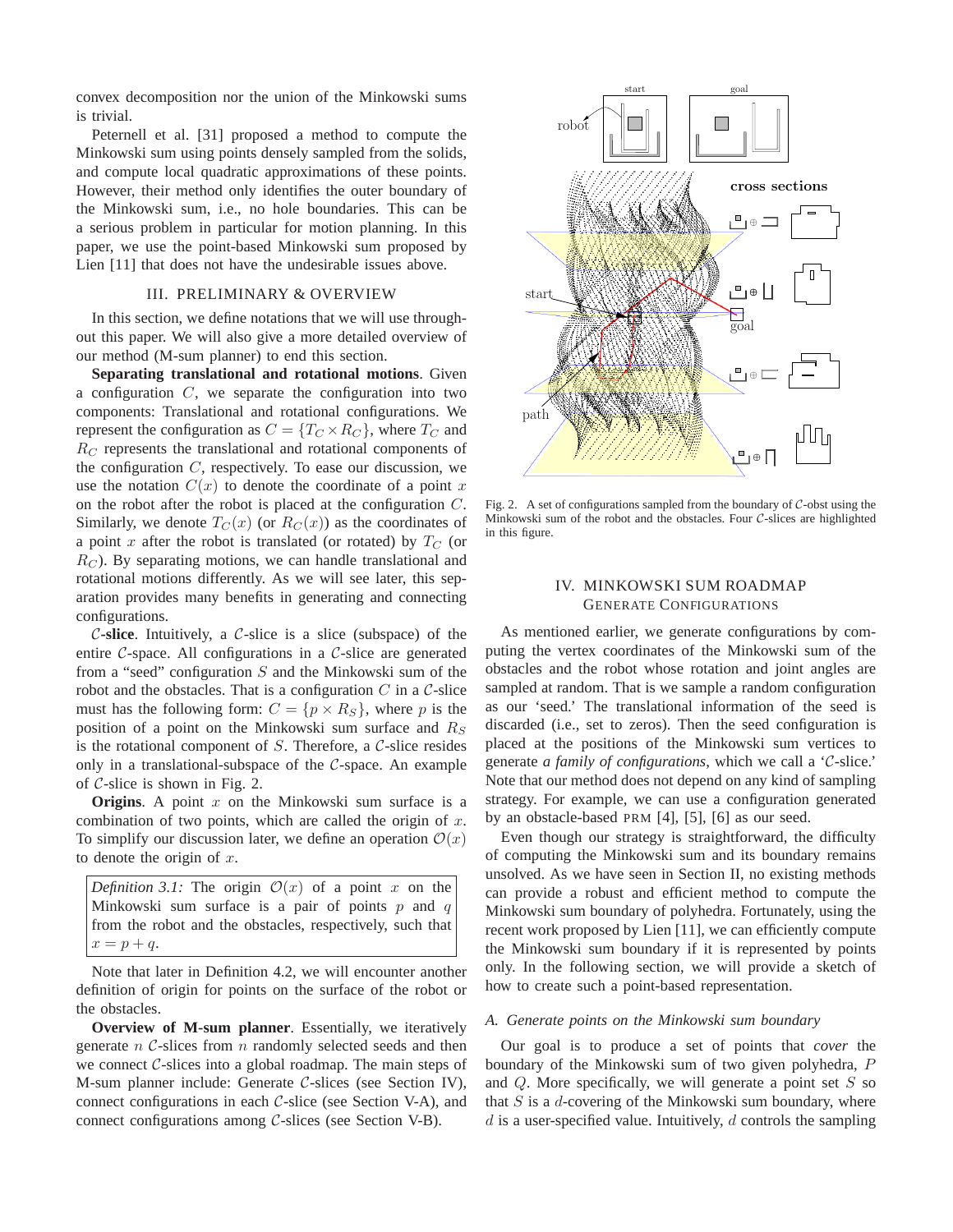density of a boundary. A smaller  $d$  will produce a denser approximation of the boundary.

Our approach is composed of three main steps. First, we sample two point sets from the input  $P$  and  $Q$ . Second, we generate the Minkowski sum of the point sets simply using the definition in Eqn. 1. Third, we separate the boundary points (both hole and external boundaries) from the internal points.

**Step 1: Sample points**. Let P and Q be two polyhedra. We generate two point sets from P and Q, denoted as  $S_P$  and  $S_Q$ . The point set S representing the Minkowski sum boundary of P and Q is simply

$$
(S_P \oplus S_Q) \cap \partial (P \oplus Q) . \tag{3}
$$

Because we want the point set  $S$  to cover the entire Minkowski sum boundary w.r.t. a user specified interval  $d$ , we have to make sure that the points  $S_P$  is a  $d_p$ -covering of  $\partial P$  and the points  $S_Q$  is a  $d_q$ -covering of  $\partial Q$ . It is our task to determine the values of  $d_p$  and  $d_q$  from the input d.

As shown in Theorem 4.1, we can guarantee that the final point set is at least a d-covering of the Minkowski sum boundary of P and Q by simply letting  $d_p = d_q = d$ . Moreover, since the boundaries of  $P$  and  $Q$  are known, we can easily generate  $S_P$  and  $S_Q$  that d-cover  $\partial P$  and  $\partial Q$ , respectively.

*Theorem 4.1:* [11] Let  $S_P$  and  $S_Q$  be two *d*-covering point sets sampled from two polyhedral surface  $\partial P$  and  $\partial Q$  and let  $S_{P \oplus Q} = S_P \oplus S_Q$  and  $S = S_{P \oplus Q} \cap \partial (P \oplus Q)$ . Then, S must be a d-covering point set of  $\partial(P \oplus Q)$ .

**Step 2: Compute the Minkowski sum**. This step is straightforward. Using  $S_P$  and  $S_Q$ , we compute  $S_{P \oplus Q}$  by simply following the Minkowski sum definition in Eqn. 1.

**Step 3: Extract boundary points**. In this final step, we separate (filter) points to two groups: Boundary points and inner points. Boundary points will be returned as our final answer and inner points will be discarded.

The first filter, named *normal filter* determines if a pair of sample points (from  $P$  and  $Q$ , resp.) is an inner point by examining their *origins* (defined later in Definition 4.2) and orientations. Kaul and Rossignac [27] have shown that a facet of the Minkowski sum boundary can only come from a facet of  $P$  and a vertex from  $Q$  (or vice versa) or from a new facet formed by two edges of  $P$  and  $Q$  if the facet, vertex and edges are properly oriented [27]. Our strategy is derived directly from their observation. Since our points are sampled from the polyhedral surface, we define the *origin* of a sample to ease our discussion.

*Definition 4.2:* The **origin of a sample**  $x$ , denoted as  $\mathcal{O}(x)$ , is a facet, an edge or a vertex of a polyhedron from which  $x$  is sampled.

Let p and q be a pair of points sampled from P and  $Q$ , respectively. We decide if  $p + q$  is an inner point by checking the orientation of  $\mathcal{O}(p)$  and  $\mathcal{O}(q)$ .

Consider the case when  $\mathcal{O}(p)$  is a vertex and  $\mathcal{O}(q)$  is a facet (or vice versa). We first define a supporting plane  $P$  at the point  $p + q$  parallel to facet  $\mathcal{O}(q)$ . Then, we translate P by q so that vertex  $\mathcal{O}(p)$  coincides with the point  $p + q$ . The point  $p+q$  must be an inner point when the (open) half space defined by the plane  $P$  intersects at least one edge incident to the vertex  $\mathcal{O}(p)$ .

Now, consider the case when  $\mathcal{O}(p)$  and  $\mathcal{O}(q)$  are both edges. Similarly, we define a supporting plane  $P$  at point  $p+q$  whose outward normal is the cross product of two vectors parallel to edges  $\mathcal{O}(p)$  and  $\mathcal{O}(q)$ . Then, we translate P by q and Q by p so that edges  $\mathcal{O}(p)$  and  $\mathcal{O}(q)$  coincide with the plane P. The point  $p + q$  must be an inner point when the facets that incident to edges  $\mathcal{O}(p)$  and  $\mathcal{O}(p)$  are on the different sides of the plane P.

When  $\mathcal{O}(p)$  and  $\mathcal{O}(q)$  are both vertices or when  $\mathcal{O}(p)$  and  $O(q)$  are a vertex-edge pair, we can break them into several instances of the edge-edge and vertex-facet cases above.

This filter is efficient, but it alone *cannot* filter out all inner points. The second filter, named *CD filter* uses collision detection to separate boundary points from inner points. CD filter is computational more expensive but it provides an unambiguous decision. An example of the Minkowski sum generated by this point-based representation is shown in Fig. 3.



Fig. 3. This figure shows a 0.01-covering point set of the Minkowski sum boundary of two hook-like models. Note that all  $P$ ,  $Q$  and  $P \oplus Q$  are represented by densely sampled points.

# V. MINKOWSKI SUM ROADMAP CONNECT CONFIGURATIONS

Connecting configurations is usually the most expensive step in building a roadmap. In the following, we will show that, using some simple properties of the Minkowski sum, not only we can connect configurations more efficiently but also can increase the chance of connecting configurations. It is important to note that the new local planners proposed below are not applicable to samples generated by regular PRMs. To ease our discussion, we separate our approaches into connecting configurations within a  $C$ -slice and among  $C$ -slices.

# *A. Connecting Configurations within A* C*-slice*

Connecting configurations in a  $C$ -slice can be done more efficiently than connecting configurations generated by random sampling. The reason for this is that we can quickly eliminate configurations that cannot be connected by simply examining the connectivity of the geometries (mesh) of the robot and the obstacles. We will make this claim more clearly next.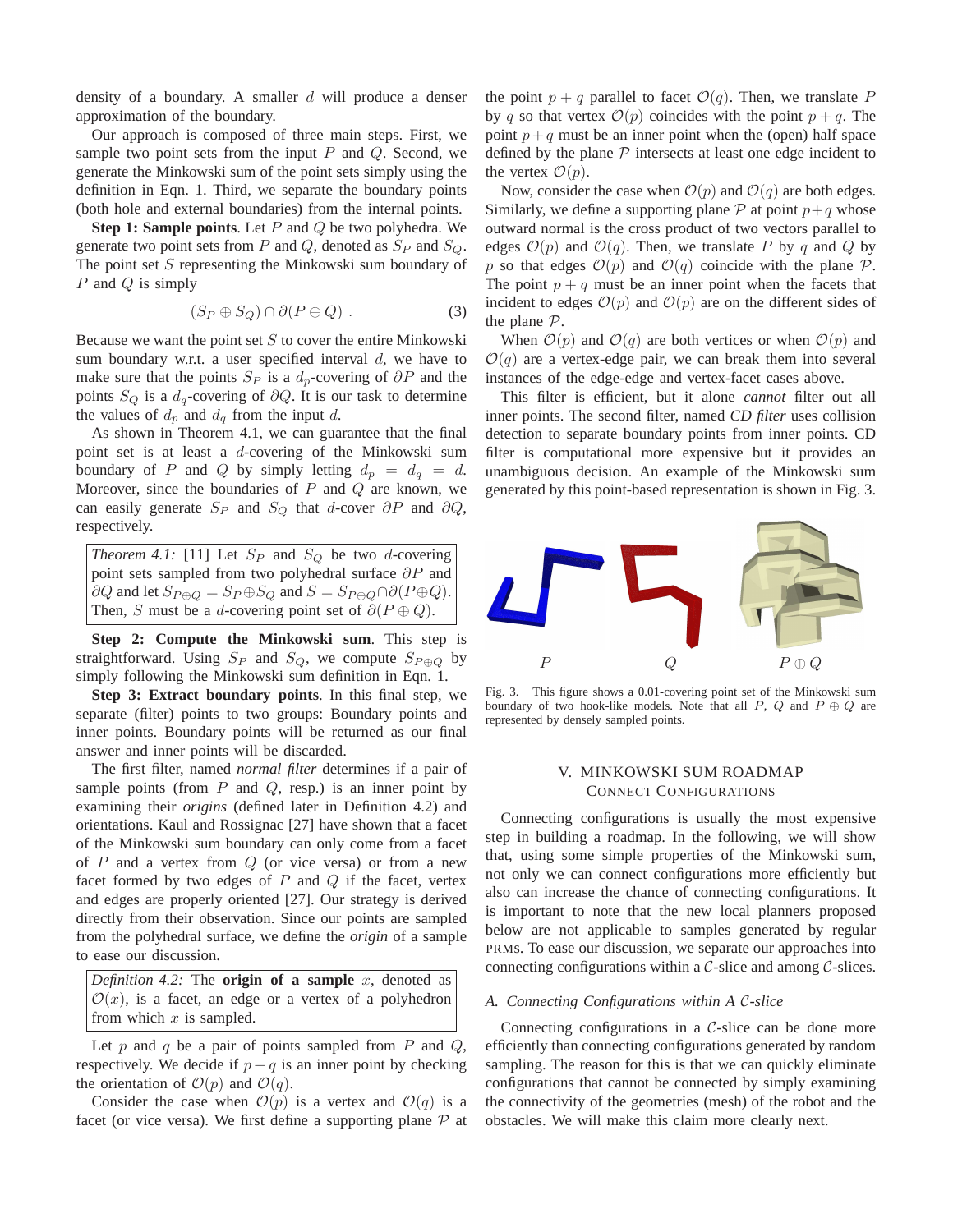Let  $C_1$  and  $C_2$  be two configurations in the same C-slice i.e.,  $C_1$  and  $C_2$  have the same rotation and joint angles. Moreover, we can represent  $C_i$  as  $p_i + q_i$  where  $p_i$  is a point from the robot  $P$  and  $q_i$  is a point from the obstacle  $Q$ . Now, we can only make a connection between  $C_1$  and  $C_2$  if  $C_1$  and  $C_2$  satisfy one of the following requirements:

- $q_1 = q_2$  and  $\overline{p_1p_2}$  lies on a triangle of P.
- $p_1 = p_2$  and  $\overline{q_1 q_2}$  lies on a triangle of Q.
- Origins of  $p_1$ ,  $p_2$ ,  $q_1$ ,  $q_2$  are edges and  $\mathcal{O}(p_1) = \mathcal{O}(p_2)$ and  $\mathcal{O}(q_1) = \mathcal{O}(q_2)$ .

These tests can be done in constant time. All we have to do is to keep these information during the construction of the Minkowski sum. If  $C_1$  and  $C_2$  do not satisfy all the requirements above, we will skip the pair. Otherwise, we will use collision detection of check of they are indeed connectable. The following theorem supports this approach.

*Theorem 5.1:* Only a pair of configurations that satisfy one of the criteria above can form a connection.

*Proof:* The boundary of the Minkowski sum of two polygons can only come the edges of the polygons. Therefore if two vertices on the Minkowski sum boundary are connected, then they must come from an edge of one of the polygons.

The boundary of the Minkowski sum of two polyhedra can only come the facets of the polyhedra or from the sweep area of two edges, one from each polyhedron, i.e., one edge from the robot and one edge from the obstacle. In both cases, if two vertices on the Minkowski sum boundary are connected, then they must come from a facet of the polyhedra or from a new facet that is generated by a pair of edges; each from one of the polyhedra.

Note that if there are more than one obstacle in the workspace, the method mentioned above will not connect configurations that are generated from different obstacles. We still need the traditional approaches (e.g., k-closest) to connect the configurations between obstacles.

## *B. Connecting Configurations Among* C*-slices*

Connecting configurations among  $C$ -slices is similar to connecting configurations among connected components of a roadmap in PRMs. Similar to connecting individual configurations, it is also more desirable to connect each connected component (CC) to its  $k$ -closest CCs (instead of to all CCs). However, in PRMs, there is no well defined distance metrics for CCs [32]. On the contrary, for M-sum planner, the distance between two C-slices can simply be measured as the difference between their rotation and joint angles (of the seeds). Therefore connecting configurations among  $C$ -slices can be handled more naturally for M-sum planner when we attempt to order C-slices (or CCs) from near to far.

Moreover, following the same strategy of connecting configurations within a  $C$ -slice, we are allowed to use the properties of Minkowski sum to increase the chance of connecting configurations from two  $C$ -slices. In the rest of this section, we will proposed two local planners. The key characteristic of these local planners is that they connect configurations by 'walking' on the C-obst boundary.

**Connecting two configurations with the same origins**. Given two configurations  $C_1$  and  $C_2$  that are generated from different  $C$ -slices and have the origins (see Definition 3.1) from the same points  $p$  and  $q$  of the robot and the obstacle, respectively, i.e,  $\mathcal{O}(C_1) = \mathcal{O}(C_2) = (p, q)$ . Let  $C_1 = S_1(p) + q$  and  $C_2 = S_2(p) + q$ , where  $S_i$  are the seed configurations of the  $C$ -slice  $i$ .

When a straight-line local planner (or other simple local planners [33]) fails to connect  $C_1$  and  $C_2$ , we can attempt to connect them as follows. First, we construct a new seed configuration  $S_3 = \frac{S_1 + S_2}{2}$ , which is the mid point the two seed configurations  $S_1$  and  $S_2$ . Next, we use  $C_3$  to compute a new Minkowski sum point  $C_3 = S_3(p) + q$ . If  $C_3$  is on the C-obst surface, i.e.,  $C_3$  is collision free, then we recursively connect  $\overline{C_1C_3}$  and  $\overline{C_3C_2}$  in the same manner (because now  $C_1$ ,  $C_2$  and  $C_3$  all have the same origin). In short, this local planner connects two configurations between two  $C$ -slices by walking on the surface of  $C$ -obst.

**Connecting two configurations whose origins are connected in workspace**. Given two configurations  $C_1$  and  $C_2$ that are generated from different  $C$ -slices. Assuming  $C_1$  and  $C_2$  share one of the point in their origins. Let the shared point be a point q of the obstacle. That is  $C_1 = S_1(p_1) + q$  and  $C_2 = S_2(p_2) + q$ , where  $p_1$  and  $p_2$  are two points on the robot and  $S_i$  is the seed configurations of the C-slice i. Everything will be the same if the shared point is from the robot. Next, we will see that we can increase the chance of connecting  $C_1$  and  $C_2$  if  $p_1$  and  $p_2$  are from the same edge or the same triangle of the robot.

We first compute the midpoint  $p_3 = \frac{p_1 + p_2}{2}$ . Then, we can split  $\overline{C_1C_2}$  into three segments:  $\overline{C_1(S_1(p_3)+q)}$ ,  $(S_1(p_3) + q)(S_2(p_3) + q)$ , and  $(S_2(p_3) + q)C_2$ . Observe that the first and the last segments connect two configurations in the same  $C$ -slice, which is a problem that we have already handled in Section V-A and the second segment connects two configurations *with the same origin* in different C-slices. This is exactly the problem that we have encountered earlier.

# VI. PUTTING IT ALL TOGETHER

Algorithm VI.1 summarizes all the methods we have discussed so far. The output of Algorithm VI.1 is a roadmap.

In the rest of this section, we will discuss the advantages and the limitations of the M-sum planner.

#### *A. Advantages of M-sum planner*

There are several important advantages of M-sum planner over the PRM planners. First, M-sum planner can connect the configurations more efficiently (see Sections V-A and V-B) using more powerful local planners, which are not applicable to the regular PRM samples. In addition, M-sum planner reuses configurations, including the "good" configurations that fit into the narrow passages. This property allows M-sum planner to solve problems more efficiently even in high dimensions.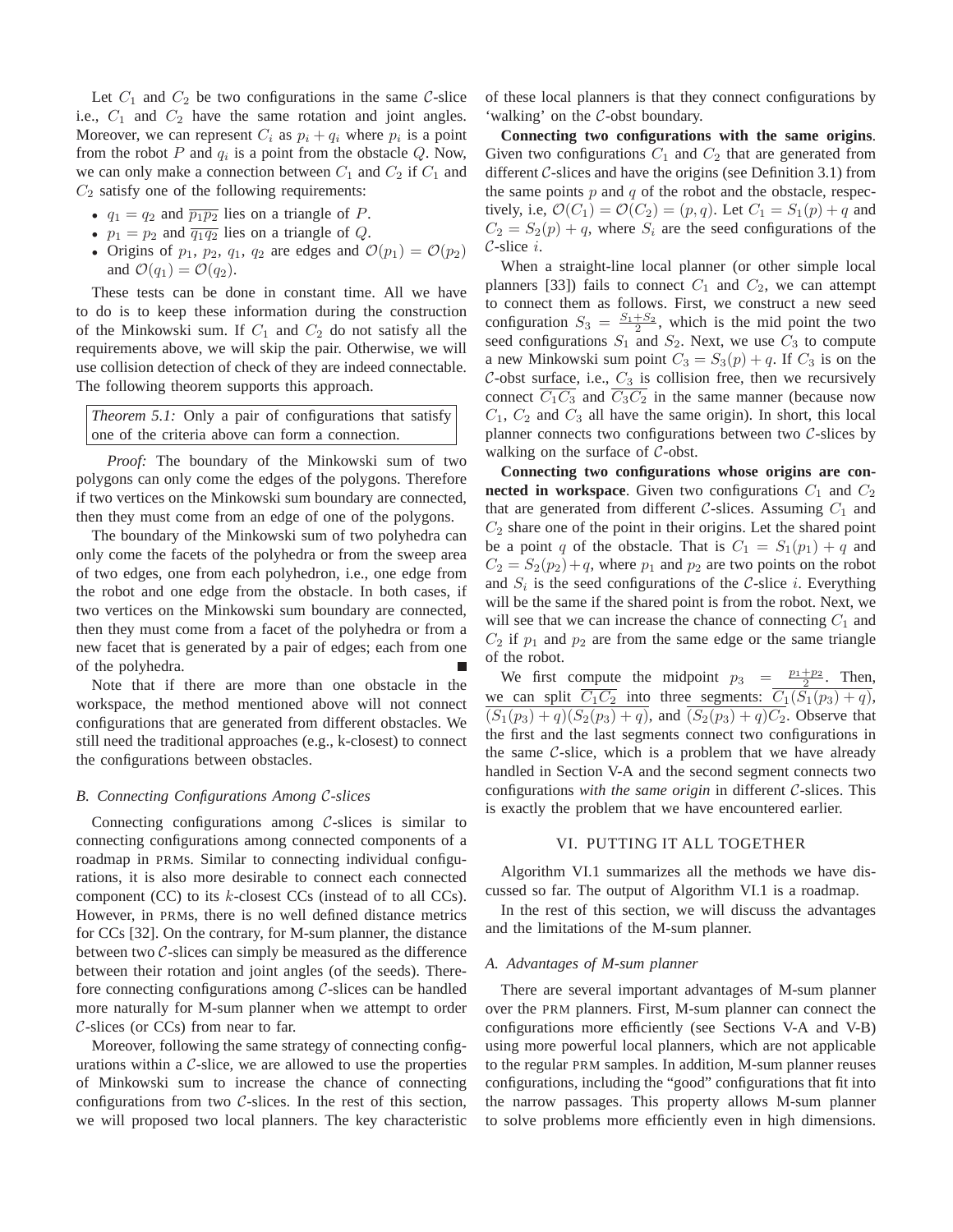#### **Algorithm VI.1:** M-SUM-ROADMAP $(P, Q, n, k)$

**comment:** P and Q are the robot and the obstacles, respectively

Initialize the roadmap  $R \leftarrow \emptyset$ Initialize C-slices  $S \leftarrow \emptyset$ **for**  $i \leftarrow 1$  **to** n **do**  $\Big\{ S_i \leftarrow \text{points on } \partial \left( -C_i(P) \oplus Q \right)$ Sample a configuration  $C_i$  and set its translation to 0  $S \leftarrow S \cup \{C_i, S_i\}$  $R \leftarrow S$ Sort  $S$  using the distance from a randomly picked  $C$ -slice

**for**  $i \leftarrow 1$  **to** n

**do** 
$$
\begin{cases} R \leftarrow R \cup (\text{edges in } S_i) \\ \text{for } j \leftarrow (i - \frac{k}{2}) \text{ to } (i + \frac{k}{2}) \\ \text{do } R \leftarrow R \cup (\text{edges between } S_i \text{ and } S_j) \end{cases}
$$

In our experiments, we see that M-sum planner outperforms PRMs regardless the dimensionality of the C-space.

Second, M-sum planner expresses different behaviors when different inputs are given. For example, given problems with the translational robot, M-sum planner automatically becomes a deterministic planner. These are the problems that can be solved significantly more efficiently by the deterministic planners than by the probabilistic planners, in particular when there are narrow passages. M-sum planner becomes a probabilistic planner for problems whose rotational motions dominate the C-space.

Third, M-sum planner separates the translational and rotational motions. Configurations are first generated and connected using only translation. Then the configurations are connected into the final roadmap using only rotation. This strategy provides several advantages. For example, we can use a deterministic manner to generate translational portion of the configuration and use a probabilistic manner to generate rotational portion of the configuration. We can also use a distance metric for translation and use another distance metric for rotations and avoid the confusing of combining or weighting different distance metrics [33].

Finally, M-sum planner can generate samples that cover the surface of the C-space obstacles  $(C$ -obst). This can be done by giving M-sum planner a small  $d$  (smaller than the length of the shortest edge in workspace). The consequences of this is that the possibility of generating configurations in narrow passages must be increased.

*Theorem 6.1:* Given a translational robot, the possibility of generating configurations using M-sum planner in narrow passages must be larger than that using the traditional PRM if the same number of configurations are generated.

*Proof: Sketch*. Because narrow corridors can be characterized by their large surface area to volume ratio, M-sum planner that generates samples that cover the surfaces of Cobst must has higher probability of generating samples inside the corridors than PRM does.

Although Theorem 6.1 is theoretically interesting since no existing obstacle-based PRMs can guarantee this, practically speaking, a small  $d$  makes computation more expensive. Moreover, M-sum planner cannot guarantee to increase the sampling inside the narrow passages surrounded by C-obst that is the result of robot's self-collision. This leads us to the limitations of the M-sum planner.

# *B. Limitations of M-sum planner*

We envision M-sum planner provide a new framework to combine probabilistic and deterministic planners. Even though it does not provide a total solution to our question, M-sum planner provides a simple and efficient planner to solve a certain type of common motion planning problems. In this section, we discuss its limitations.

One of the limitations of M-sum planner is that the user need to decide the value of d. From the completeness perspective, a small  $d$  is desirable since it allows M-sum planner to tightly cover the C-obst surfaces. From the efficiency perspective, a larger  $d$  (e.g., larger than the length of the longest edge of the robot and obstacles in the workspace) is desirable since fewer configurations are generated. In the optimal situation, only the vertices of the Minkowski sum boundary are included in the samples. However, it is well known that the Minkowski sum of the vertices of two polyhedra may not include all the vertices of the Minkowski sum of the polyhedra. Because this happens only in some rare cases (e.g., two grate-like shapes), in our experiments, we simply use a large d. Further research is required to determine the value of  $d$  from a given problem.

Another limitation of M-sum planner is that it cannot efficiently handle problems, such as the alpha puzzle or fixedbase robot arms, which require simultaneous translations and rotations or have no translational degrees of freedom. In these problems, reusing configurations will not be helpful and Msum planner downgrades to a PRM planner.

#### VII. EXPERIMENTAL RESULTS

Implementing M-sum planner is straightforward. We developed software based on the proposed planner in C++. All experimental results are collected on an Intel CPU at 2.13 GHz with 3 GB of RAM. The software is available from our project webpage.

In this section, we compare M-sum planner to three PRM variants: PRM [3], Gaussian PRM [5], and Bridge-test PRM [6]. In our experiments, we use four workspaces shown in Fig. 4. These problems have robots with 3, 6, 8, 10 degrees of freedom, respectively. We study the efficiency of configuration generation and the efficiency of solving these four motion planning problems. The results are summarized in Tables I and II.

**M-sum planner generates configurations near** C**-obst more efficiently than** PRM**s do in all studied cases**. In Table I, we collect the *configuration generation times* from the planners. It is clear that PRM is the most efficient method since it does not deliberately place or filter samples. M-sum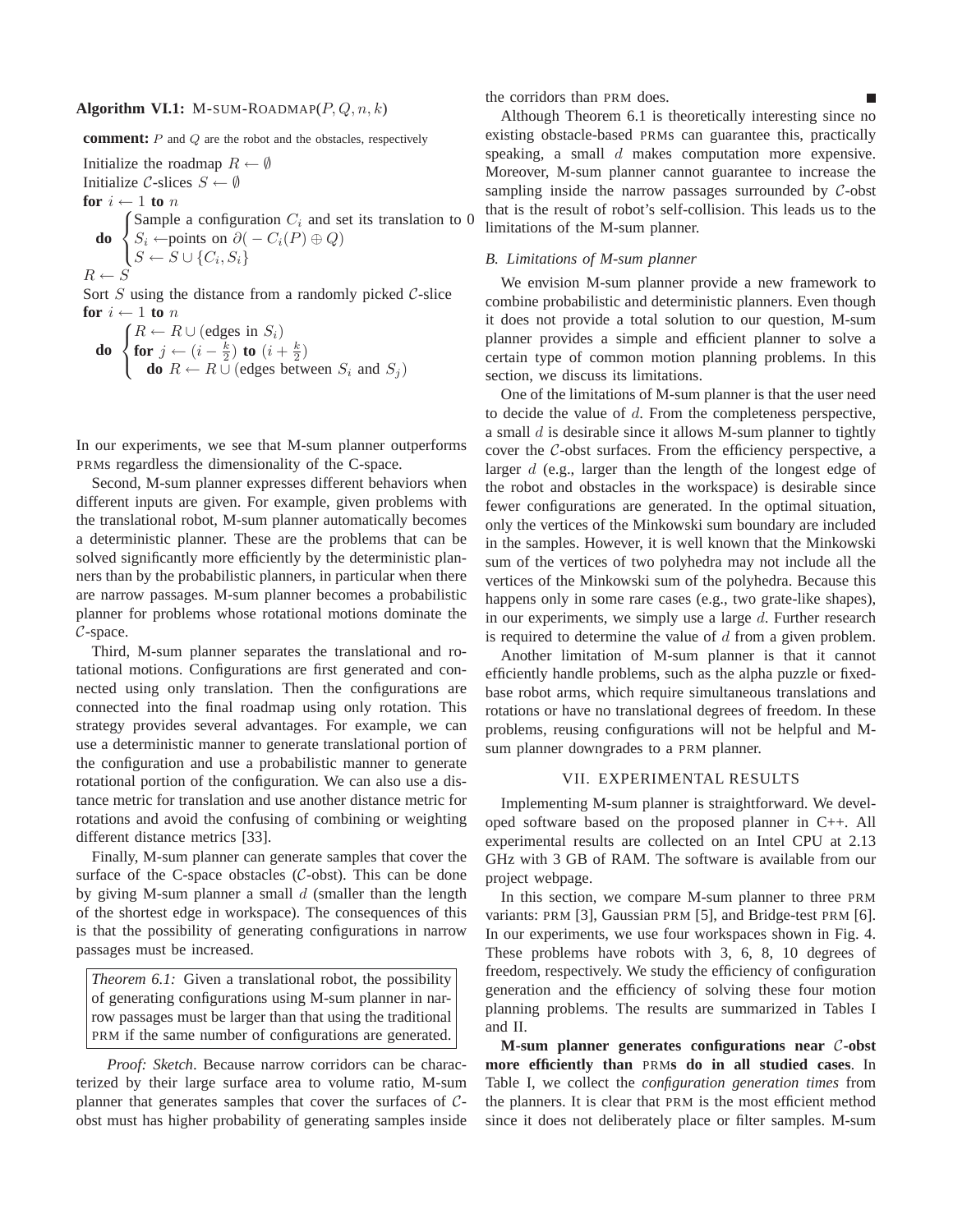

Fig. 4. (a) Bug trap environment. The robot (bug) is a translational robot in a 3D workspace. The width of the workspace is 23.5 (units). (b) A 3D free-flying rigid robot with 6 DOF. The width of the workspace is 10 (units) (c) A 8-DOF articulated robot. The width of the workspace is 30 (units). (d) A 10-DOF articulated robot. The width of the workspace is 40 (units). It also shows a roadmap with 3000 nodes generated by M-sum planner (e) A roadmap with 3000 nodes generated by Gaussian PRM (with  $d = 0.1$ ) is shown.

TABLE I COMPUTATION TIME TO GENERATE  $n$  CONFIGURATIONS

|             |                  |                   |            | Gaussian   | Bridge test |
|-------------|------------------|-------------------|------------|------------|-------------|
| Environment | $\boldsymbol{n}$ | M-sum             | <b>PRM</b> | <b>PRM</b> | PRM         |
| Fig. $4(a)$ | 50               | $0.04$ s          | $0.02$ s   | $0.20$ s   | $105.05$ s  |
| Fig. $4(b)$ | 200              | $0.25$ s          | $0.02$ s   | $0.74$ s   | 53.77 s     |
| Fig. $4(c)$ | 1000             | 0.32 s            | $0.06$ s   | 2.58 s     | 336.13 s    |
| Fig. $4(d)$ | 2000             | $14.54 \text{ s}$ | 0.30 s     | 23.50 s    | 8176.41 s   |

planner is the most efficient among the planners that attempt to generate configurations near the  $C$ -obst. Figs. 4(d) and (e) show two roadmaps generated by M-sum planner and the Gaussian PRM, respectively. It is clear that configurations generated by M-sum planner are much denser around the boundary while the configurations generated by Gaussian PRM are more scattered. A reason of the scatteredness is because the Gaussian PRM not only samples configurations near the  $C$ obst generated from the workspace obstacle but also samples near the C-obst generated from self-collisions. Another reason of the scatteredness is due to the Gaussian distance parameter  $d$  required by Gaussian PRM. Picking a good value of  $d$  used by both Gaussian and Bridge test PRMs is usually tricky and is problem dependent.

**M-sum planner solves all studied cases more efficiently than** PRM**s do**. In Table II, we study the *expected* computation time to solve these four problems. The expected solution time  $E_t$  is measured as:

$$
E_t = \frac{t_x}{p},
$$

TABLE II EXPECTED SOLUTION TIME  $(E_t = \frac{t_x}{p})$ 

|             |         |            | Gaussian   | Bridge test |
|-------------|---------|------------|------------|-------------|
| Environment | M-sum   | <b>PRM</b> | <b>PRM</b> | PRM         |
| Fig. $4(a)$ | $0.3$ s | 21.9 s     | 14.9 s     | 513.4 s     |
| Fig. $4(b)$ | $0.4$ s | 104.0 s    | 10.9 s     | $1760.8$ s  |
| Fig. $4(c)$ | 27.2 s  | 2002.6 s   | 82.0 s     | 7023.4 s    |
| Fig. $4(d)$ | 22.8 s  | 5073.1 s   | 3509.6 s   | 35735.1 s   |

(All PRMs connect a configuration to its  $k = 20$  closest configurations. Gaussian and Bridge-test PRMs use  $d = 0.1$  in all environments. Bridgetest PRM is *not* combined with uniform PRM.)

where  $t_x$  is the averaged running time over x runs using a given planner and  $p$  is the probability of successfully solving the problem from these  $x$  runs using the same planner. In all experiments, we set  $x = 100$ . One can view  $E_t$  as the time spent before the planner can find a solution (which may require several runs).

We observe from our experimental results that M-sum planner is the most efficient planner in all four environments. More precisely, in all four environments, M-sum planner is 40, 35, 3 and 150 times, respectively, faster than Gaussian PRMs, the best planner among the three PRMs.

It is clear that in the bug-trap environment M-sum planner is much more efficient than the all the other PRMs because M-sum planner essentially becomes a deterministic motion planner. In the U-shape robot environment (Fig. 4(b)), Msum planner still outperforms PRM planners because once a configuration that fits into the hole in the wall is generated, Msum planner will use this particular configuration to generate a family of configurations (i.e., C-slice) around the hole and solves the problem.

Although we expect the performs of M-sum planner and PRMs become closer when the C-space has higher dimensionality  $(> 6)$ , M-sum planner still outperforms PRM planners in the cases with articulated robots (Figs. 4(c) and (d)). This is because M-sum planner has ability to *reuse* configurations including the "good" configurations, e.g., configurations that fit into the narrow passage. For example, in Fig. 4(c), the robot can fold into a triangle and fit into the hole, and in Fig. 4(d) the robot can make itself flat and slide through the bottom of the obstacle. M-sum planner picks up these promising configurations and generates more configurations from them (C-slices). In PRMs, good configurations are generated and used only once.

## VIII. CONCLUSION

We proposed a motion planner, called M-sum planner, that takes advantages from the probabilistic and the deterministic approximate motion planners. We have shown that Minkowski sum is the key of this hybrid planner. Using the properties of the Minkowski sum, we are able to generate configurations uniformly on the surface of the C-obst and make more connections between configurations than PRMs do using more powerful local planners. In our experimental results we show that M-sum planner outperforms PRMs in all studied problems, even for problems with a 10 DOF robot.